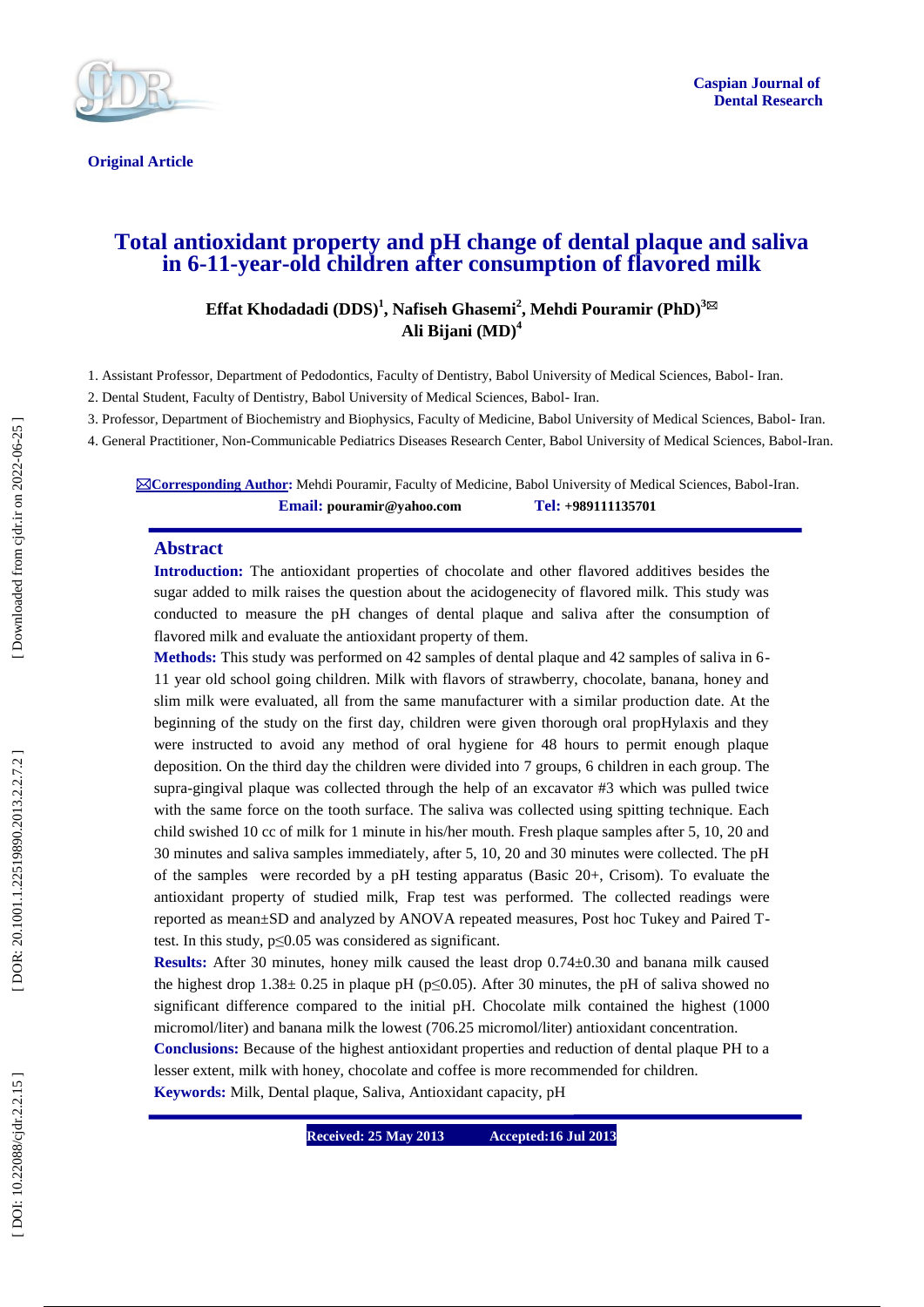

**خاصیت آنتی اکسیدانی تام و تغییرات pH بزاق و پالک دندانی سال به دنبال هصرف شیرهای طعن دار 6 کودکان -11**

# **چکیده**

<mark>مقدمه:</mark> خاصیت انتی اکسیدانی کاکائو و دیگر افزودنی های طعم دار و شکر افزوده به شیر در شیرهای طعم دار اسیدوژنیسیتی این شیرها را تحت سوال می برد. این مطالعه به هدف بررسی تغییرات pH پلاک و بزاق و میزان آنتی اکسیدانی شیرهای طعم دار در کودکان انجام شد.

**مواد و روش ها**: این مطالعه تجربی روی ۴۲ نمونه پلاک دندانی و ۴۲ نمونه بزاق کودکان ۱۱–۶ سال انجام شد. شیرهایی با طعم های توت فرنگی، کاکائو، عسل، موز و شیر معمولی همه از یک کارخانه و با یک تاریخ تولید بررسی شدند. قبل از مطالعه کودکان تحت پروفیلاکسی قرار گرفتند و سپس جهت تجمع پلاک برای ۴۸ ساعت بهداشت دهانی را رعایت نکردند. در روز سوم کودکان به ۷ گروه ۶ نفره تقسیم شدند. ابتدا پلاک بالای لثه ای با استفاده از اکسکاوتور شماره ۳ که با نیروی یکسان ۲ بار بر سطح دندان های مورد نظر کشیده شد و سپس بزاق آنها به روش Spitting جمع اوری شد. هر کودک ۱۰ سی سی شیر طعم دار را ۱ دقیقه در دهان قرقره کرد. سپس نمونه های تازه پلاک بعد از ۰،۵ ۱۰، ۲۰، ۳۰ دقیقه و نمونه های بزاق فوراً، ۵، ۱۰، ۲۰، ۳۰ دقیقه جمع آوری شدند و pH آن ها با استفاده از pH متر (Basic20+, Crisom) اندازه گیری شد. جهت بررسی خاصیت آنتی اکسیدانی شیرهای مورد مطالعه از روش Ferric Reducing Ability Of Plasma(FRAP) استفاده کردیم. اطلاعات بدست آمده با استفاده از آزمونهای آماری آنالیز واریانس و تست تعقیبی توکی و آزمون تی زوج و Anova Reapeted Measures مورد آ تجزیه و تحلیل قرار گرفت

**یافته ها:** پس از ۳۰ دقیقه شیر عسل به کمترین مقدار (۷۴۰±۰/۳۰) و شیر موز به بیشترین میزان (۱/۲۸±۰/۲۵) سبب کاهش  $\rm pH$  پلاک شدند (p $\leq$ -0.05). در پایان ۳۰ دقیقه تغییرات  $\rm pH$  بزاق نسبت به  $\rm{H}$  اولیه اختلاف معنی داری نداشت. شیر کاکائو دارای بیشترین (۱۰۰۰ میکرو مول/لیتر) و شیر موز دارای کمترین (میکرو مول/لیتر۷۰۶/۲۵) غلظت آنتی اکسیدانی هستند.

**نتیجه گیری:** مصرف شیر عسل, شیر کاکائو و شیر قهوه به دلیل خاصیت اَنتی اکسیدانی بالاتر و کاهش کمتر pH پلاک برای کودکان توصیه می شود.

و**اژگان کلیدی:** شیر، پلاک دندانی، بزاق، کودکان، ظرفیت آنتی اکسیدانی،pH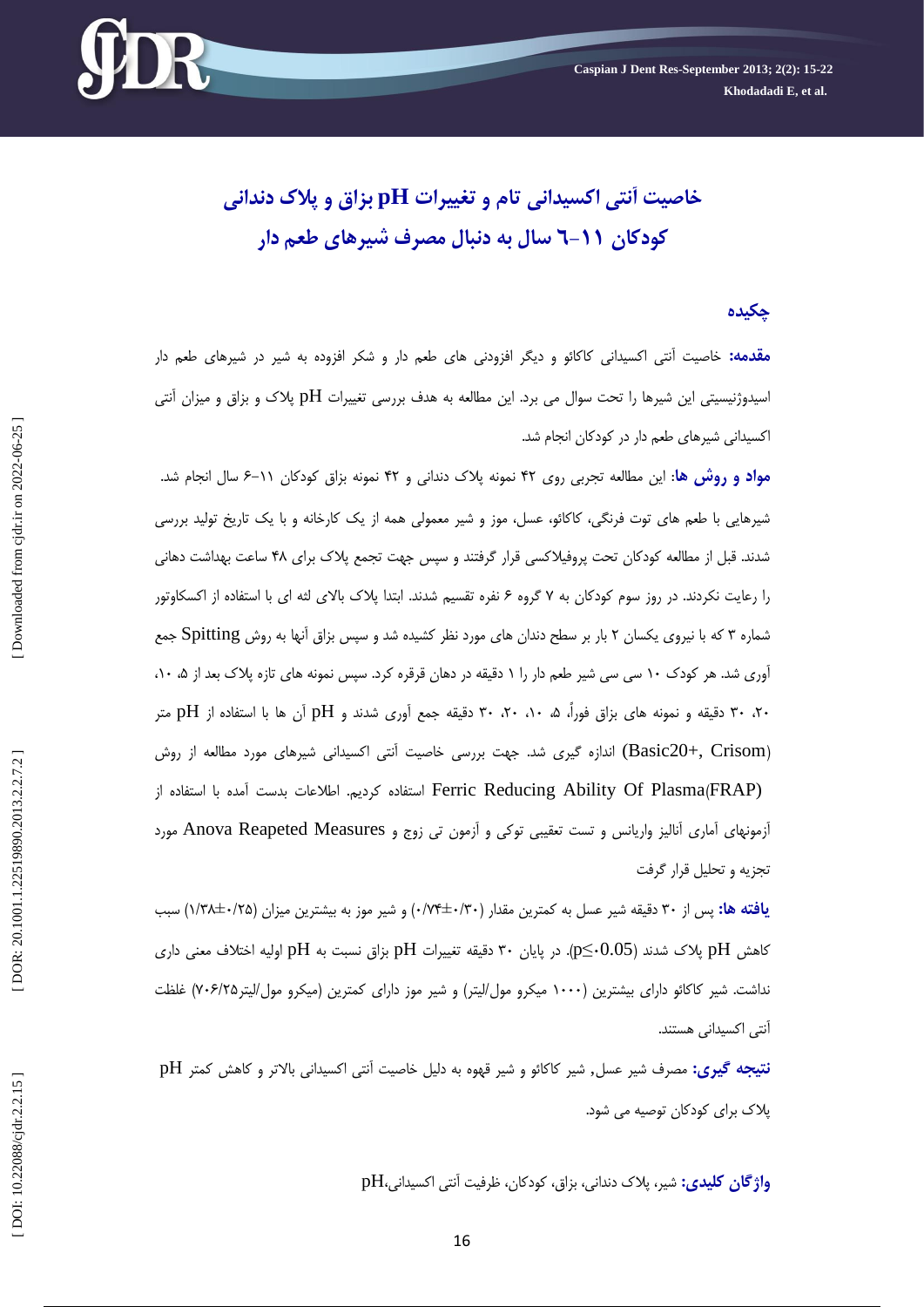**Caspian J Dent Res -September 201 3, 2 ( 2): 15 -22**

**Antioxidant property and pH change of plaque and saliva after consumption of flavored milk**

# **Introduction**

Dental caries is among the most common childhood disease (1-3). This disease causes demineralization of mineral structures of teeth. It is an infective, multifactorial and transmittable disease (1). The factors including dietary habits, quality and quantity of dental plaque, quantity and quality of saliva, age and immunity of body, oral hygiene habits, oral microflora, condition of the teeth and genetic factors are among the effective invoices on dental caries (2 -5).

R.S.Levine in his study revealed that milk is one of the most important sources of calcium and phosphate. It causes a considerable reduction in plaque pH. The plain milk is non -cariogenic. The anticariogenicity of milk lies within its high buffering capacity and its components i.e, calcium, phosphate, proteins and phosphoproteins (6). Masih et al. and Danchaivijitr et al. showed that milk can be cariostatic and its consumption with cariogenic food dominantes this property (7,8).

Flavored milks contain 5% or more added sugar. Increasing the consumption of sweetened milk in the last two decades raises this question about the carcinogenicity of these kinds of milk (6). The Study performed by Nassar et al., revealed the antibacterial property of honey and its prominent role in the prevention of s.mutans growth and biofilm formation (9). Antonio et al. discussed that components containing soluble coffee have antioxidant property. It is related to the concentration of phenolic components, caffeine and melanoidin present in these foods (10).

Frazzano et al. performed a study on plant polyphenols. They showed that the ability of s. mutans to attach to tooth surface and biofilm formation, and also the ability to metabolize carbohydrates are among the important factors in the induction of decay. Plant polyphenols have an important effect on S. mutans (11).

Srikanth et al. revealed that the cocoa husk bean extract has an antibacterial and antiglucosyl transferase properties and it plays an important role in the attachment of bacteria to acquired pellicle. Therefore, consumption of beverages containing cocoa causes a considerable reduction in S. mutans and deposition of dental plaque (12) . This study aimed to investigate the changes in saliva and plaque pH after consumption of flavored milk and the antioxidant property of these kinds of milk in 6 -11 - year -old children.

### **Methods**

This study was conducted in Babol on 42 samples of dental plaque and 42 samples of saliva of school children in the age group (6 -11), who were randomly selected. The following different kinds of flavored milk was investigated i.e. chocolate milk, strawberry milk, honey milk, coffee milk and banana milk along with the plain milk, all were produced by the same company on the same date.

A letter including all the information about the study was given to the guardians and the study was carried out only after permission was granted. Inclusion criteria: Healthy, co -operative children who had teeth with labial, buccal and lingual surfaces free from any restoration and dft/DFT of 3 or less than that. Exclusion criteria: children having xerostomia, lactose intolerance, allergy to milk and children on antibiotic therapy in the past one month.

While the intra -oral examination of the children, those with clinical features of xerostomia i.e. dryness and burning sensation in oral cavity, pale or cracked oral mucous membrane, fissured oral mucosa, atrophic tongue were excluded from this study. Selected tooth surfaces including: a) Palatal surface #16 (maxillary first permanent right molar) b) lingual surface #46,44/84 (mandibular first permanent right molar, mandibular first permanent right premolar/mandibular first deciduous righ t molar) c) lingual surface #34/74, 36 (mandibular first permanent left premolar/mandibular first deciduous left molar, mandibular first permanent left molar).

The study was performed under the following steps: step 1 - At the beginning of study on the first day, the children underwent oral prophylaxis to obtain a uniform baseline of zero for plaque score and to determine that a disclosing solution was used. The children were asked to avoid any method of oral hygiene for 48 hours.

It provides enough time for the adequate deposition of dental plaque. They were asked to attend school without eating any form of breakfast on the third day. They were only allowed to drink one or more glasses of water. At the end of the study, scaling and fluoride therapy were performed for these children. Step 2: 48 hours after oral prophylaxis between 8-11 am, supragingival plaque samples were collected. The readings obtained from pH meter were served as baseline or resting plaque pH.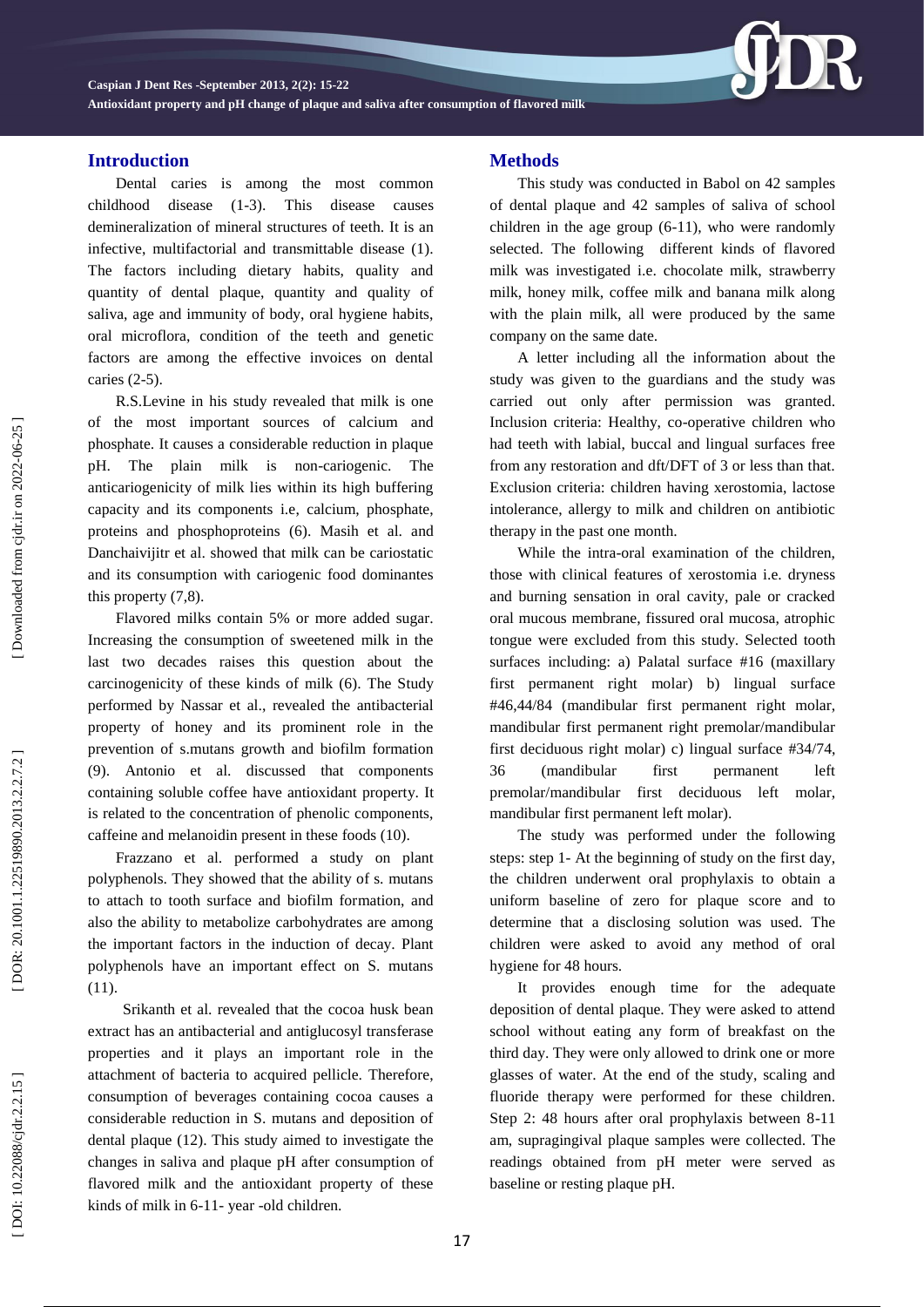After collecting the resting plaque, the children were divided into 7 groups, 6 persons in each group. Each child was given 10 cc of flavored or plain milk and they were asked to swish it around the mouth for 1 minute and depend on their preference either swallow or spit it out. Fresh plaque samples were collected by plaque sampling technique to measure their pH by pH meter. The samples were placed in the test tube and changes in plaque pH were recorded according to the following: a) After 5 minutes from #46 b) After 10 minutes from #44/84 (based on the presence of any of these teeth in the mouth) c) After 20 minutes from #36 d) After 30 minutes from #74/34. Unstimulated salivary samples were collected before and immediately, 5, 10, 20 and 30 minutes after drinking the test drinks.

They were placed in test tubes and during sample collection the samples were coded and the time of collection of each sample was inserted on the test tubes. After collection, the samples were immediately placed in the refrigerator at 0 -4 C and at the end of collection they were carried in a container filled with samples and dry ice to the biochemistry laboratory of Babol University of Medical Sciences.

Step 3: The pH of salivary and plaque samples were measured by a calibrated pH meter with H+ ion sensitive electrode. (pH meter Basic 20+, Crisom). Equal weight of plaque samples were dissolved in 2 ml of distilled water. 60 seconds after placing the plaque suspension in electrode system, the pH was read. The collected readings were reported as mean±SD and analyzed by ANOVA repeated measures, Post hoc Tukey and Paired T-test. In this study,  $p < 0.05$  was considered as significant.

FRAP test (Ferric Reducing Antioxidant Power) was used to calculate the total antioxidant activity of plain and flavored milk. The samples were transported out of -20°C freezer to reach to the laboratory temperature and they underwent centrifugation at 4000 rpm for 10 minutes. After deposition of impurities, the supernatant was used to measure total protein and total antioxidant capacity (TAC). FRAP reagent contains (TPTZ 2, 4, 6, Tripyridyl - s -triazine) 10 mmol/L in 40 mmol/L HCl with FeCl3 20 mmol/L and buffer acetate 0.3 mol/L. The principal of FRAP test is based on the reduction of Fe3+ to Fe2+ in the presence of antioxidants. The prepared FRAP reagent was heated at 37°C for 5 minutes. Then 1.5 ml of working FRAP reagent was transferred to test tubes, and 50 microliter

of milk was added and mixed. After incubation at 37°C for 10 minutes the absorption was read at 593 nm and compared with the standards. The standard solution for FRAP test is FeSO4 (125, 250, 500 and 1000 micromol/liter). The standard curve was plotted based on that. The collected readings were reported as mean±SD and analyzed by ANOVA repeated measures, Post hoc Tukey and Paired T -test. In this study, p≤0.05 was considered as significant.

### **Results**

This study was performed on 42 plaque samples and 42 salivary samples. The samples were divided into 7 groups, 6 persons in each. After collection of samples, their pH were measured, and the course of changes of pH was compared among the different groups. The course of changes in dental plaque pH (obtained by ANOVA test) reported as mean±SD is shown in each group at 5 minutes before, 5, 10, 20 and 30 minutes after consumption of flavored milk (p<0.05). A gradual decrease in pH of dental plaque was observed over 30 minutes. Banana milk caused the highest (1.38±0.25) and honey milk caused the lowest  $(0.74 \pm 0.30)$  drop in pH of dental plaque (table and figure 1). The course of changes in salivary pH (obtained by ANOVA repeated measures) reported as mean±SD is shown in each group at 5 minutes before, immediately and 5, 10, 20 and 30 minutes after consumption of flavored milk  $(p \le 0.05)$ . After the consumption of milk, a sudden decrease and then a gradual increase in pH was observed. Honey milk caused the highest  $(0.27 \pm 0.37)$  increase in salivary pH  $(p>0.05)$ . All the other milk except chocolate milk reduced the pH  $(0.11\pm0.27)$  (p $>0.05$ ). (table and figure 2).

The differences in pH of dental plaque and saliva between the time before and 30 minutes after consumption are reported as mean±SD. (Obtained by ANOVA repeated measures and post hoc Tukey) (table 3). FRAP test is used to determine the antioxidant activity of plain and flavored milk (Error Bars:  $\pm 2SD$ ) (p=0.05). Chocolate milk has the highest (1000 micromol/liter) and banana milk contains the lowest (706025 micromol/liter) antioxidant concentration (figure 3).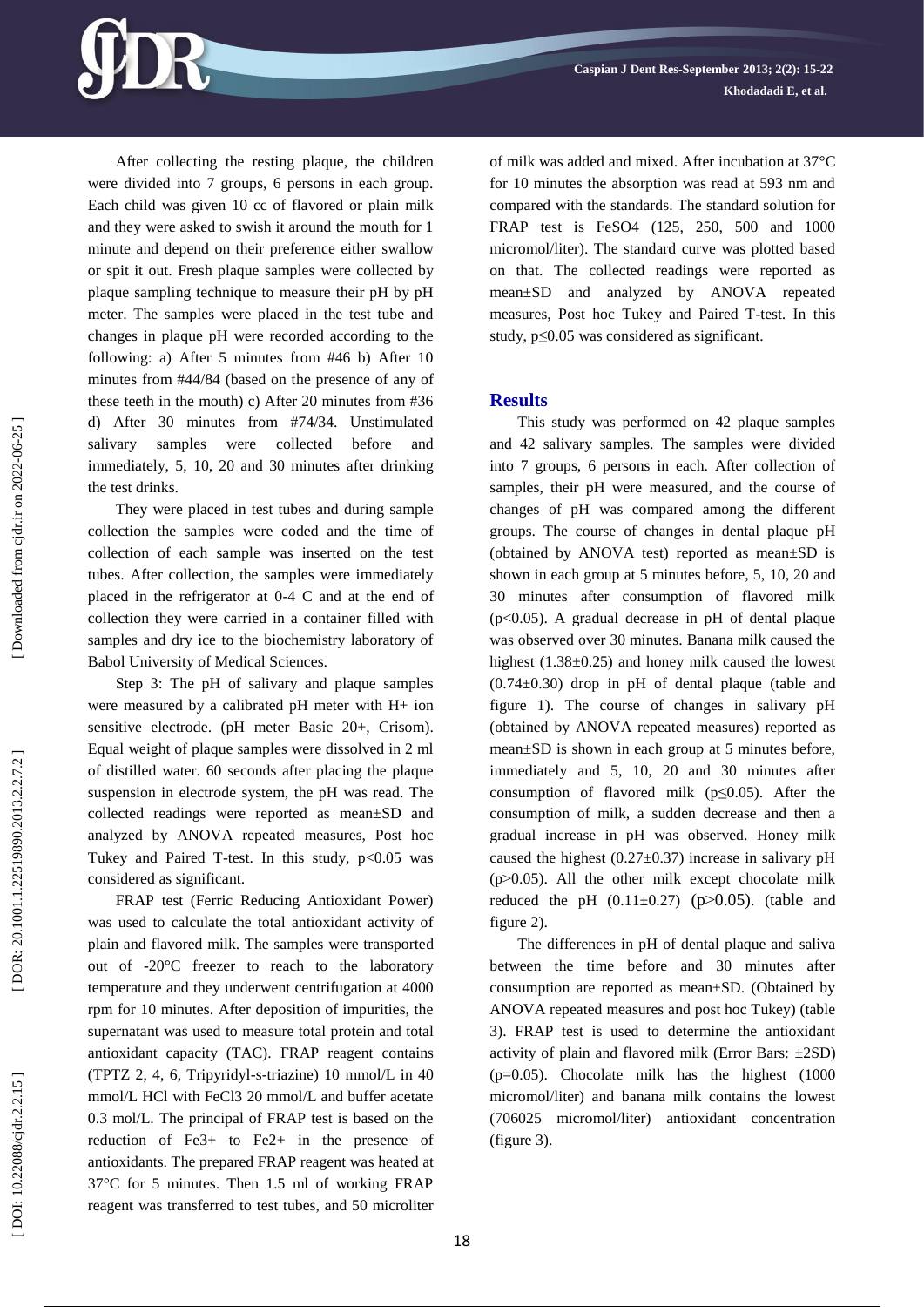**Caspian J Dent Res -September 201 3, 2 ( 2): 15 -22**

**Antioxidant property and pH change of plaque and saliva after consumption of flavored milk**



**Figure 1 . Course of changes in dental plaque pH at different time intervals**



R

**Table 1 . Course of changes in dental plaque pH at 5 minutes before and 5 -30 minutes after consumption of flavored and plain milk**

| <b>Time</b> | <b>Honey milk</b> | <b>Chocolate milk</b> | Coffee milk     | Plain milk1     | <b>Strawberry milk</b> | <b>Banana milk</b> | <b>Plain milk2</b> | <b>P-Value</b> |
|-------------|-------------------|-----------------------|-----------------|-----------------|------------------------|--------------------|--------------------|----------------|
| (min)       | $Mean \pm SD$     | $Mean \pm SD$         | <b>Mean</b> ±SD | $Mean \pm SD$   | $Mean \pm SD$          | $Mean \pm SD$      | $Mean \pm SD$      |                |
| $-5$        | $6.77 \pm 0.22$   | $6.78 \pm 0.14$       | $6.75 + 0.15$   | $6.73 \pm 0.05$ | $6.43 \pm 0.23$        | $6.48 \pm 0.13$    | $6.37 \pm 0.11$    | < 0.001        |
|             | $6.52 \pm 0.23$   | $6.64 \pm 0.16$       | $6.29 \pm 0.5$  | $6.24 \pm 0.15$ | $6.14+0.23$            | $5.96 \pm 0.04$    | $5.93 \pm 0.12$    | < 0.001        |
| 10          | $6.38 \pm 0.2$    | $6.5 \pm 0.16$        | $6.13 \pm 0.45$ | $5.94 \pm 0.15$ | $5.87 \pm 0.32$        | $5.58 \pm 0.17$    | $5.63 \pm 0.11$    | < 0.001        |
| 20          | $6.21 \pm 0.31$   | $6.32 \pm 0.17$       | $6.01 + 0.43$   | $5.67+0.18$     | $5.47+0.31$            | $5.38 \pm 0.16$    | $5.41 \pm 0.15$    | < 0.001        |
| 30          | $6.03+0.43$       | $6.04 \pm 0.24$       | $5.83 + 0.45$   | $5.39 \pm 0.23$ | $5.33+0.32$            | $5.10+0.17$        | $5.15+0.14$        | < 0.001        |

#### **Table 2 . Course of changes in salivary pH at 5 minutes before and 5 -30 minutes after consumption of flavored and plain milks**

| <b>Time</b> | <b>Honey milk</b> | <b>Chocolate milk</b> | <b>Coffee milk</b> | <b>Plain milk1</b> | <b>Strawberry milk</b> | <b>Banana milk</b> | Plain milk2     | <b>P-Value</b> |
|-------------|-------------------|-----------------------|--------------------|--------------------|------------------------|--------------------|-----------------|----------------|
| (min)       | $Mean \pm SD$     | $Mean \pm SD$         | $Mean \pm SD$      | $Mean \pm SD$      | $Mean \pm SD$          | <b>Mean</b> ±SD    | <b>Mean</b> ±SD |                |
| $-5$        | $6.69 \pm 0.38$   | $7.63+0.27$           | $7.4 + 0.33$       | $7.34 + 0.25$      | $7.26 + 0.21$          | $7.19 + 0.37$      | $7.30+0.30$     | 0.30           |
| $\Omega$    | $5.48 \pm 0.79$   | $6.42+0.75$           | $5.62 \pm 0.59$    | $6.25 + 0.58$      | $6.36 \pm 0.79$        | $5.85 \pm 0.49$    | $6.50+0.42$     | 0.48           |
| 5           | $5.9 + 0.86$      | $7.02 + 0.33$         | $6.77+0.58$        | $7.20+0.42$        | $7.16 + 0.25$          | $6.56 + 0.47$      | $7.08 + 0.43$   | 0.01           |
| 10          | $6.5 + 0.74$      | $7.31 + 0.18$         | $7.08 + 0.39$      | $7.30+0.15$        | $7.28 + 0.12$          | $6.99 + 0.20$      | $7.17+0.14$     | 0.006          |
| 20          | $6.97 \pm 0.39$   | $7.40 \pm 0.20$       | $7.23 \pm 0.35$    | $7.42 + 0.30$      | $7.38 + 0.10$          | $7.21 + 0.17$      | $7.32 + 0.21$   | 0.078          |
| 30          | $7.23 + 0.37$     | $7.52+0.20$           | $7.50 \pm 0.31$    | $7.51 + 0.29$      | $7.64 + 0.22$          | $7.44 \pm 0.35$    | $7.43+0.19$     | 0.392          |

**Table 3 . Dental plaque pH differences and Salivary pH differences between the time before and 30 minutes after consumption of milk**

| Salivary pH differences between before<br>and 30 minutes after consumption<br>$Mean \pm SD$ | <b>Plaque pH differences between before</b><br>and 30 minute after consumption<br>$Mean \pm SD$ |                 |
|---------------------------------------------------------------------------------------------|-------------------------------------------------------------------------------------------------|-----------------|
| $0.27 \pm 0.37$                                                                             | $0.74 \pm 0.30$                                                                                 | Honey milk      |
| $0.11 \pm 0.27$                                                                             | $0.83 \pm 0.29$                                                                                 | Chocolate milk  |
| $0.10 \pm 0.23$                                                                             | $0.91 \pm 0.33$                                                                                 | Coffee milk     |
| $0.17 \pm 0.30$                                                                             | $1.34\pm0.23$                                                                                   | Plain milk 1    |
| $0.37 \pm 0.30$                                                                             | $1.09 \pm 0.32$                                                                                 | Strawberry milk |
| $0.24 \pm 0.24$                                                                             | $1.38 \pm 0.25$                                                                                 | Banana milk     |
| $0.13 \pm 0.21$                                                                             | $1.22 \pm 0.13$                                                                                 | Plain milk 2    |
| 0.139                                                                                       | 0.001                                                                                           | P-Value         |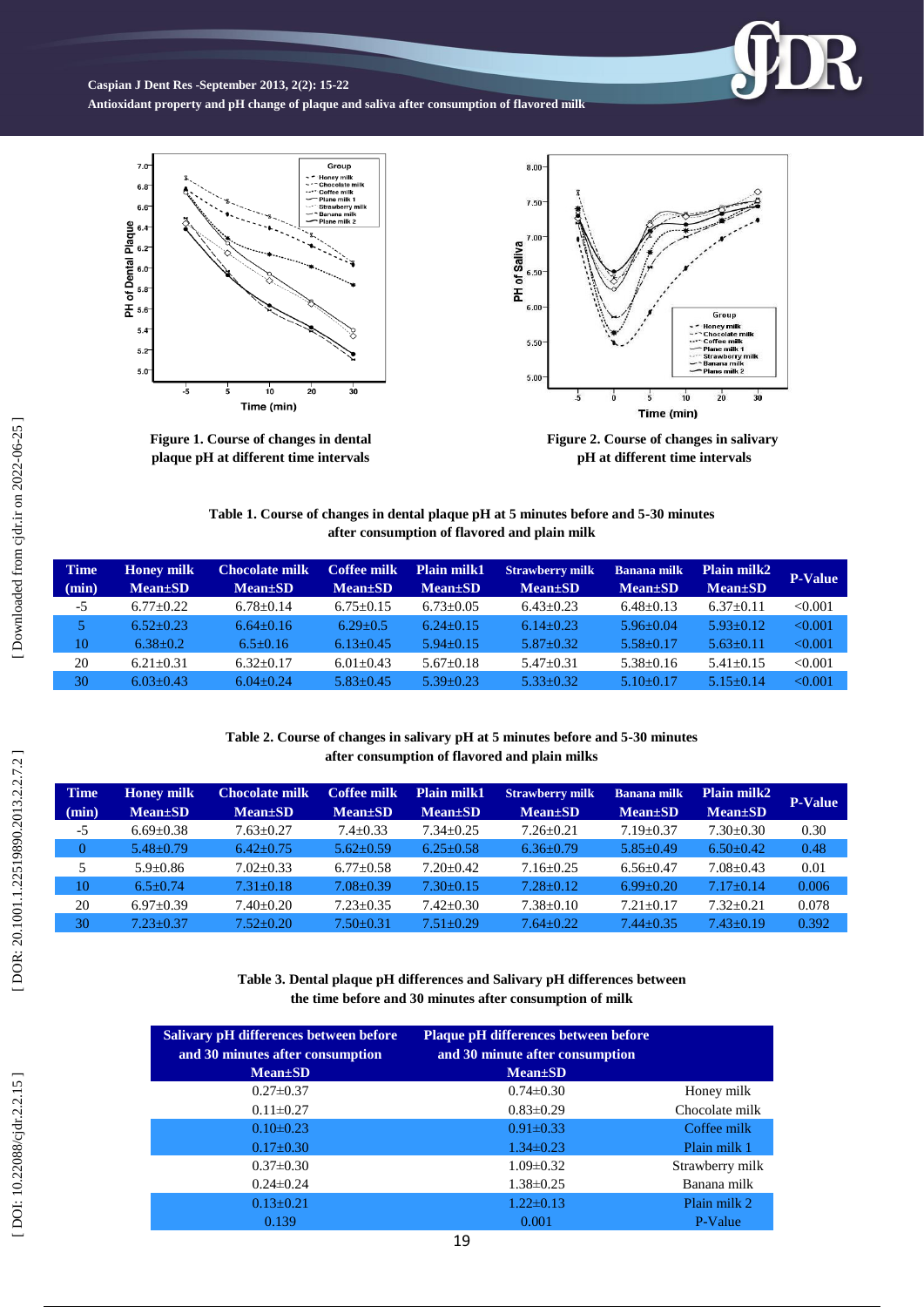

**Figure 3. Antioxidant activity of plain and flavored milk (Error Bars:±2SD) (p=0.05)**

# **Discussion**

Consumption of plain and flavored milk reduces plaque pH. Except chocolate milk, the rest of the tested milk increased salivary pH. Banana milk and strawberry milk had lower, and chocolate milk, honey milk and coffee milk had higher antioxidant concentration compared with plain milk.

No similar studies have been done on pH changes of saliva and plaque following the intake of flavored milk, and on the evaluation of antioxidant property of these kinds of milk. Masih et al. performed a study on plain milk, sweetened milk, lactodex 2 milk and lactogen 2 milk. They revealed that after the consumption of sweetened milk, a considerable reduction in plaque pH occurred, and it reached to a pH lower than critical 5.5.

The minimum pH for all drinks obtained 10 minutes after intake of test foods. The mean minimum pH was  $(6.77 \pm 0.15)$  for plain milk and  $(5.48 \pm 0.05)$  for sweetened milk. The maximum reduction in pH occurred by sweetened milk ( 7). In our study, consumption of plain and flavored milk caused reduction in plaque pH. The mean pH for plain milk 1 before consumption was 6.73±0.05 and 10 minutes after intake it reached to 5.49±0.15 that was higher than critical pH.

This is in accordance with the mentioned study. The mean pH for plain milk 2 before and 10 minutes after consumption was  $6.73\pm0.11$  and  $5.63\pm0.11$ , respectively. Banana milk and strawberry milk reduced plaque pH to less than critical pH of 5.5. Banana milk caused a higher reduction in pH. Danchaivijitr et al. performed a study and showed that milk formulae containing sugar except lactose tend to reduce plaque pH. Milk formulae containing 10% sucrose reduce plaque pH to critical level (8).

Our study showed that the intake of plain and flavored milk reduces plaque pH. The reduction of plaque pH by honey milk, chocolate milk and coffee milk was less than that obtained by plain milk. Probably it is related to the effect of other additives to these milk formulae such as chocolate, coffee and honey.

The amount of plaque pH reduction produced by banana milk and strawberry milk was similar to that obtained by plain milk. These 2 kinds milk reduced the pH to less than critical pH. Selwitz et al. performed a study on the differences in the reduction of salivary pH after consumption of various drinks. The mean base salivary pH was 7.09±0.07. Consumption of mineral water caused an increase in salivary pH.

In the first 10 minutes, orange juice caused reduction of salivary pH. Immediately after consumption of milk and instant fennel tea, no changes in pH were observed. 5 -10 minutes after consumption, all test drinks except mineral water reduced the salivary pH (3). In our study, after the consumption of plain and flavored milk immediately pH was reduced. After that, it started increasing slowly for 10 minutes, between 5 to 10 minutes, a significant increase was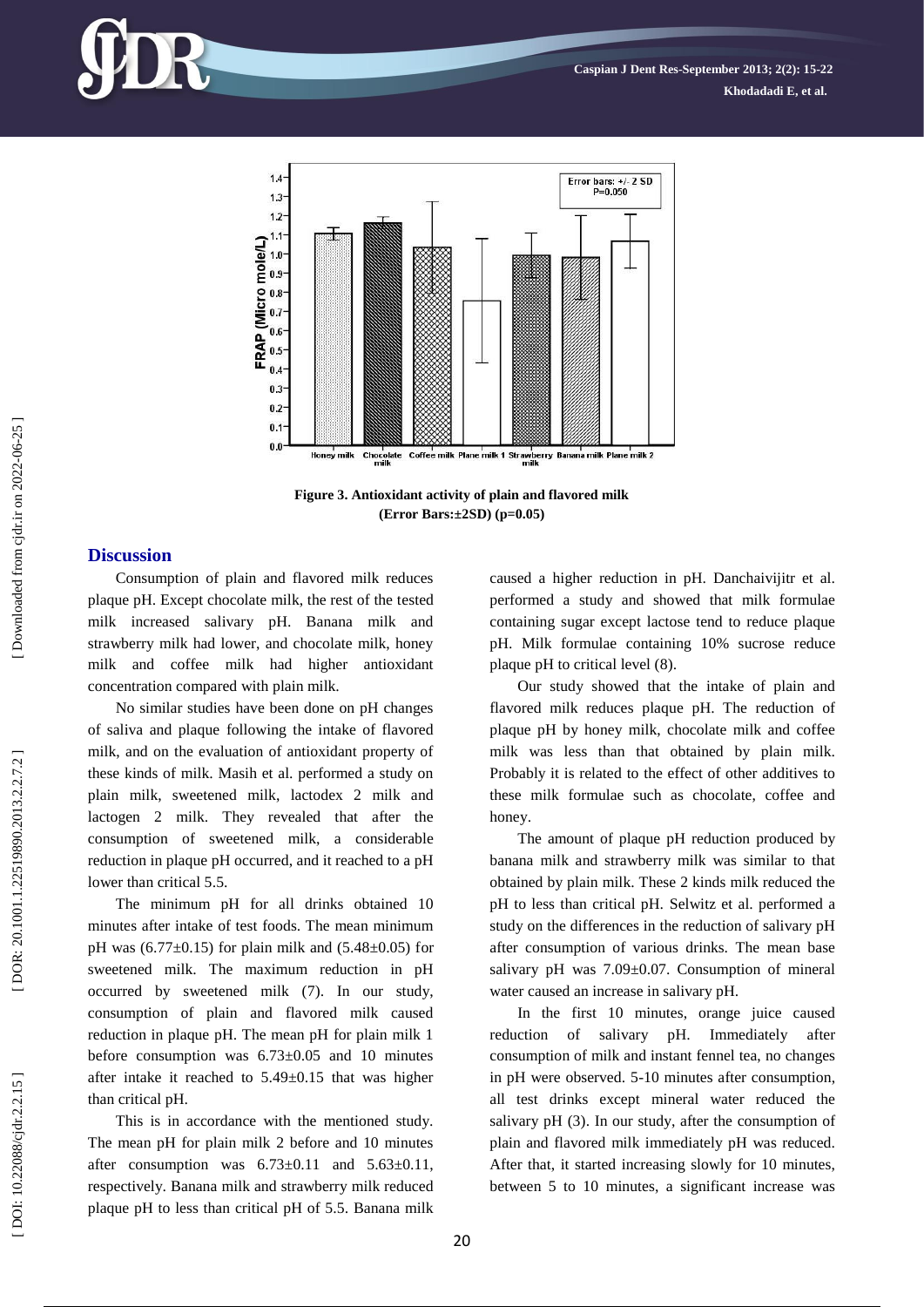**Caspian J Dent Res -September 201 3, 2 ( 2): 15 -22**

**Antioxidant property and pH change of plaque and saliva after consumption of flavored milk**

observed in salivary pH but only a negligible difference occurred between 10-30 minutes.

The differences between these two studies could be due to the differences in milk components such as its percentage of fat. Finally, after the consumption of all the tested drinks no significant difference occurred in pH of saliva over 30 minutes.

According to the study that was performed by Frazzano et al. on plant polyphenols antioxidant activity, they revealed that polyphenols have a high anticariogenic and antibacterial potential (11). In the present study, banana milk and strawberry milk had a lower antioxidant property compare to plain milk. Therefore, the consumption of plain milk is more recommended than banana milk and strawberry milk.

Antonio et al. revealed in a study that coffee reduces bacterial growth and their attachment to tooth surface (10). Our study showed that comparing to plain milk, coffee milk has a higher antioxidant concentration and reduces the plaque pH to a lesser extent, but no significant difference was observed in pH changes of saliva by plain and flavored milk. It is due to the fact that coffee contains a high polyphenol level which prevents the growth of cariogenic bacteria and biofilm formation. Besides that, caffeine and the products of Millard reaction intensify the antibacterial property of coffee. Antibacterial activity prevents the reduction of plaque pH (5).

Srikanth et al. (studied on chocolate drinks revealed that cocoa husk extract has antibacterial property (12). Our study showed that, comparing to plain milk, chocolate milk has the highest antioxidant concentration and it reduces the plaque pH to a lesser extent. Cocoa husk extract has anti -glucosyl transferase (GTF) and antibacterial property.

GTF performs an important role in attachment of bacteria to acquired pellicle. Therefore, antibacterial property of chocolate milk prevents the bacterial activity over the tooth surface, their acidogenicity and reduction in plaque pH . Nassar et al. performed a study about the effect of honey on S. mutans and biofilm formation.

They used different concentrations of natural and artificial honey to evaluate their ability in the prevention of bacterial growth and biofilm formation. Natural honey more than artificial honey is capable of preventing bacterial growth and biofilm formation ( 9). The present study revealed that after chocolate milk and coffee milk, honey milk has the highest antioxidant concentration. The antibacterial activity of honey caused a lesser amount of plaque pH reduction compared to the other flavored and plain milk. There were no significant differences between the pH changes obtained by plain and flavored milk.

R.S Levine et al. performed a study on plain milk, flavored milk and dental caries. Their study revealed that plain and flavored milk have a low cariogenic potential and they are better replacement compared to sweetened drinks ( 6).

The present study showed that no considerable changes occur in salivary pH after consumption of these kinds of milk. The course of changes in plaque pH caused by strawberry and banana milk was similar to that of plain milk, but it was different from the course of pH changes obtained by honey milk, coffee milk and chocolate milk. Honey milk, coffee milk and chocolate milk reduced the plaque pH less than plain milk.

### **Conclusion**

After 30 minutes, no significant changes occurred in pH of saliva among the various groups. Immediately after the intake of milk, salivary pH was reduced, but after that, it started to increase and this increase continued until 30 minutes. In the first group, the least pH reduction of dental plaque obtained respectively by honey milk, chocolate milk, coffee milk and plain milk 1. Accordingly, in group 2, strawberry milk, plain milk 2 and banana milk in order, showed the least reduction in dental plaque pH. Chocolate milk contained the highest and banana milk the lowest antioxidant concentration. Therefore, based on the antioxidant property and lesser reduction in plaque pH, consumption of honey milk, chocolate milk and coffee milk is recommended for children

## **Acknowledgments**

Special thanks to the staff members of Department of Pedodontics and laboratory of Biochemistry, Babol University of Medical Sciences.

**Funding:** This study was a part of thesis and research project (Grant No: 9133417) which was supported and funded by Babol University of Medical Sciences. **Conflict of interest:** There was no conflict of interest .